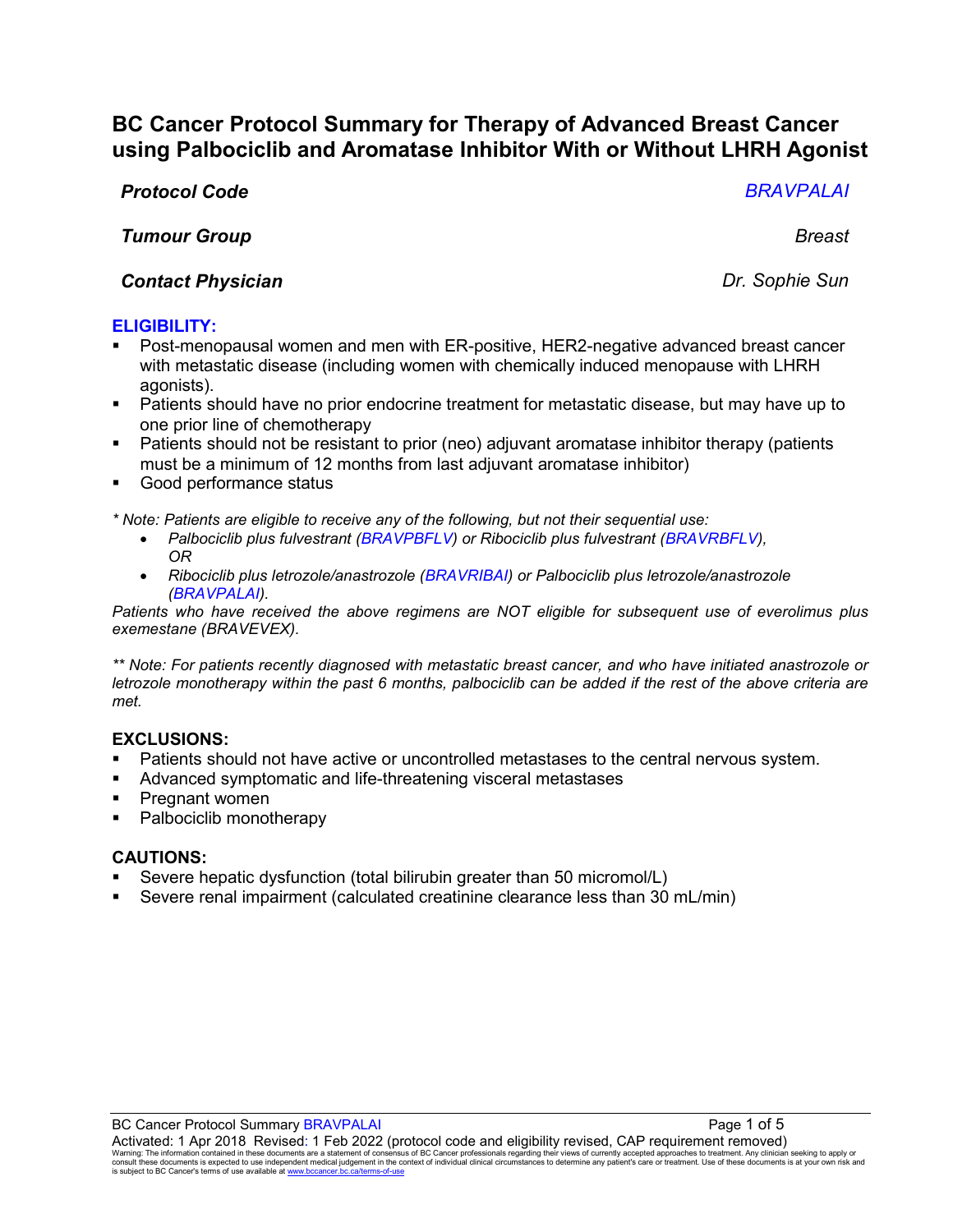# **TESTS:**

- Baseline: CBC & diff, platelets, creatinine, ALT, alkaline phosphatase, total bilirubin, GGT, LDH
- Baseline if indicated: CA15-3, ECG
- Cycles 1 and 2 of palbociclib
	- o Prior to day 1 of each cycle: CBC & diff, platelets, creatinine
	- o On day 15: CBC & diff, platelets
- Cycles 3 to 6 of palbociclib
	- o Prior to each cycle: CBC & diff, platelets, creatinine
- Cycles 7 onwards of palbociclib
	- $\circ$  If ANC 1.0 x10<sup>9</sup>/L or higher during first 6 cycles:
		- **Prior to every third cycle: CBC & diff, platelets, creatinine**
	- $\circ$  If ANC less than 1.0 x10<sup>9</sup>/L during first 6 cycles:
		- Prior to each cycle: CBC & diff, platelets, creatinine
- If clinically indicated: ALT, alkaline phosphatase, total bilirubin, GGT, LDH, CA15-3, ECG, serum cholesterol, triglycerides

## **PREMEDICATIONS:**

• Not usually required

# **TREATMENT:**

Until disease progression or unacceptable toxicity

| <b>Drug</b>                     | <b>Dose</b>                                                                       | <b>BC Cancer Administration Guideline</b> |  |
|---------------------------------|-----------------------------------------------------------------------------------|-------------------------------------------|--|
| palbociclib                     | 125 mg once daily for 21 days on, 7<br>days off (one cycle = $28 \text{ days}$ )* | PO                                        |  |
| <b>Plus Aromatase Inhibitor</b> |                                                                                   |                                           |  |
| letrozole                       | 2.5 mg once daily continuously                                                    | PO                                        |  |
| 0R                              |                                                                                   |                                           |  |
| anastrozole                     | 1 mg once daily continuously                                                      | PО                                        |  |

\* Repeat palbociclib every 28 days. If a dose is missed, take the **next** dose at the same usual time. If a dose is held due to toxicity, patient should stop on day 21 of the original schedule when resuming dose to maintain the 1-week rest.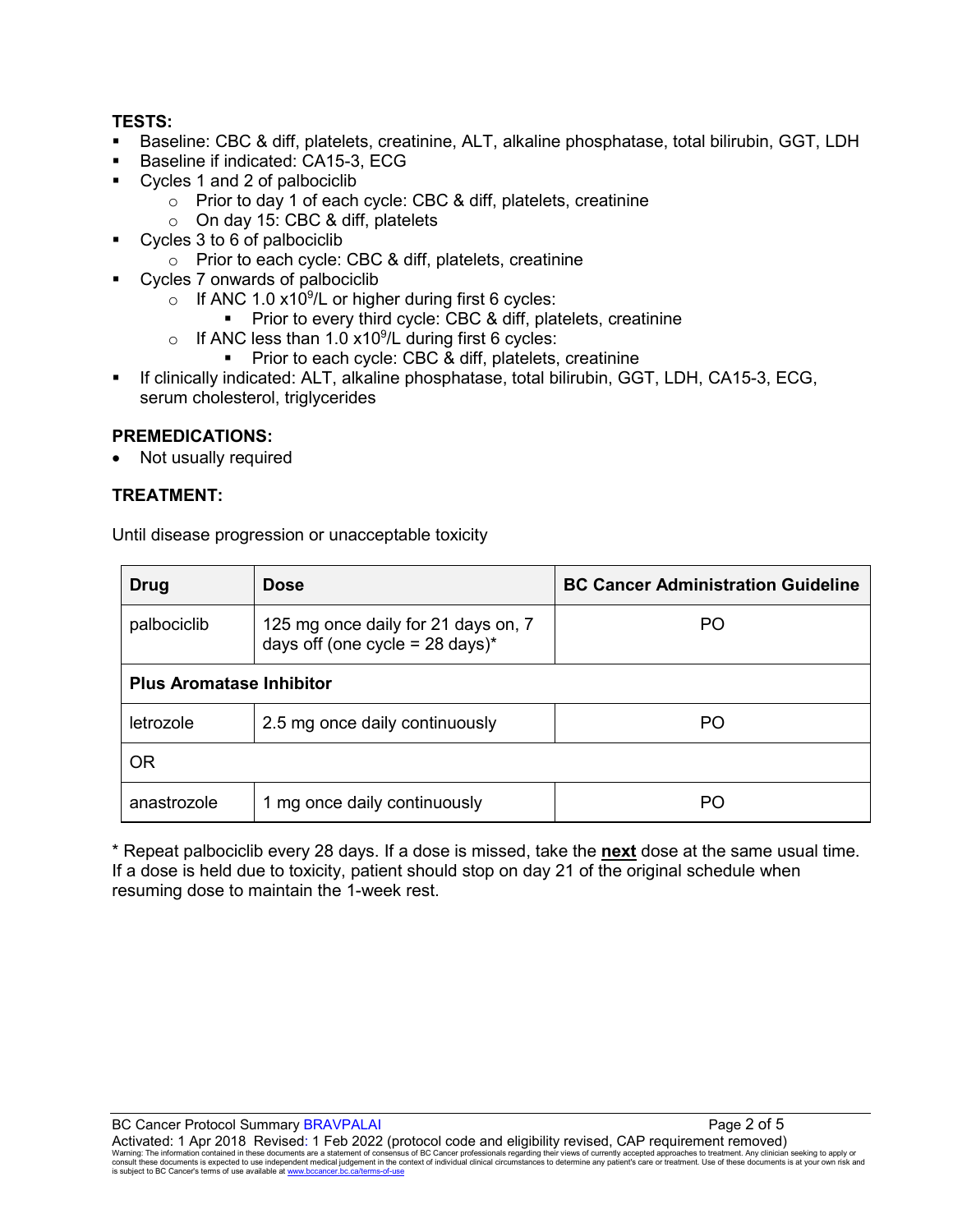## **For women needing chemically induced menopause and male patients:**

| Drug                                        | <b>Dose</b>                                               | <b>BC Cancer Administration</b><br><b>Guideline</b> |
|---------------------------------------------|-----------------------------------------------------------|-----------------------------------------------------|
| buserelin long acting<br>(SUPREFACT DEPOT)* | 6.3 mg every 6 weeks x 2<br>treatments then every 8 weeks | subcutaneous                                        |
| <b>OR</b>                                   |                                                           |                                                     |
| goserelin long acting<br>(ZOLADEX)*         | 3.6 mg every 4 weeks                                      | subcutaneous                                        |
| <b>OR</b>                                   |                                                           |                                                     |
| leuprolide long acting<br>(LUPRON DEPOT)*   | 7.5 mg every 4 weeks                                      | ΙM                                                  |

\*Once response has been established, the following long-acting agents may be substituted at the physician's discretion. In women, menstrual function, and if necessary, hormone levels can be monitored to ensure effective dosing.

| Drug                                        | <b>Dose</b>            | <b>BC Cancer Administration</b><br><b>Guideline</b> |
|---------------------------------------------|------------------------|-----------------------------------------------------|
| buserelin long acting<br>(SUPREFACT DEPOT)* | 9.45 mg every 12 weeks | subcutaneous                                        |
| <b>OR</b>                                   |                        |                                                     |
| goserelin long acting<br>(ZOLADEX LA)*      | 10.8 mg every 12 weeks | subcutaneous                                        |
| <b>OR</b>                                   |                        |                                                     |
| leuprolide long acting<br>(LUPRON DEPOT)*   | 22.5 mg every 12 weeks | ΙM                                                  |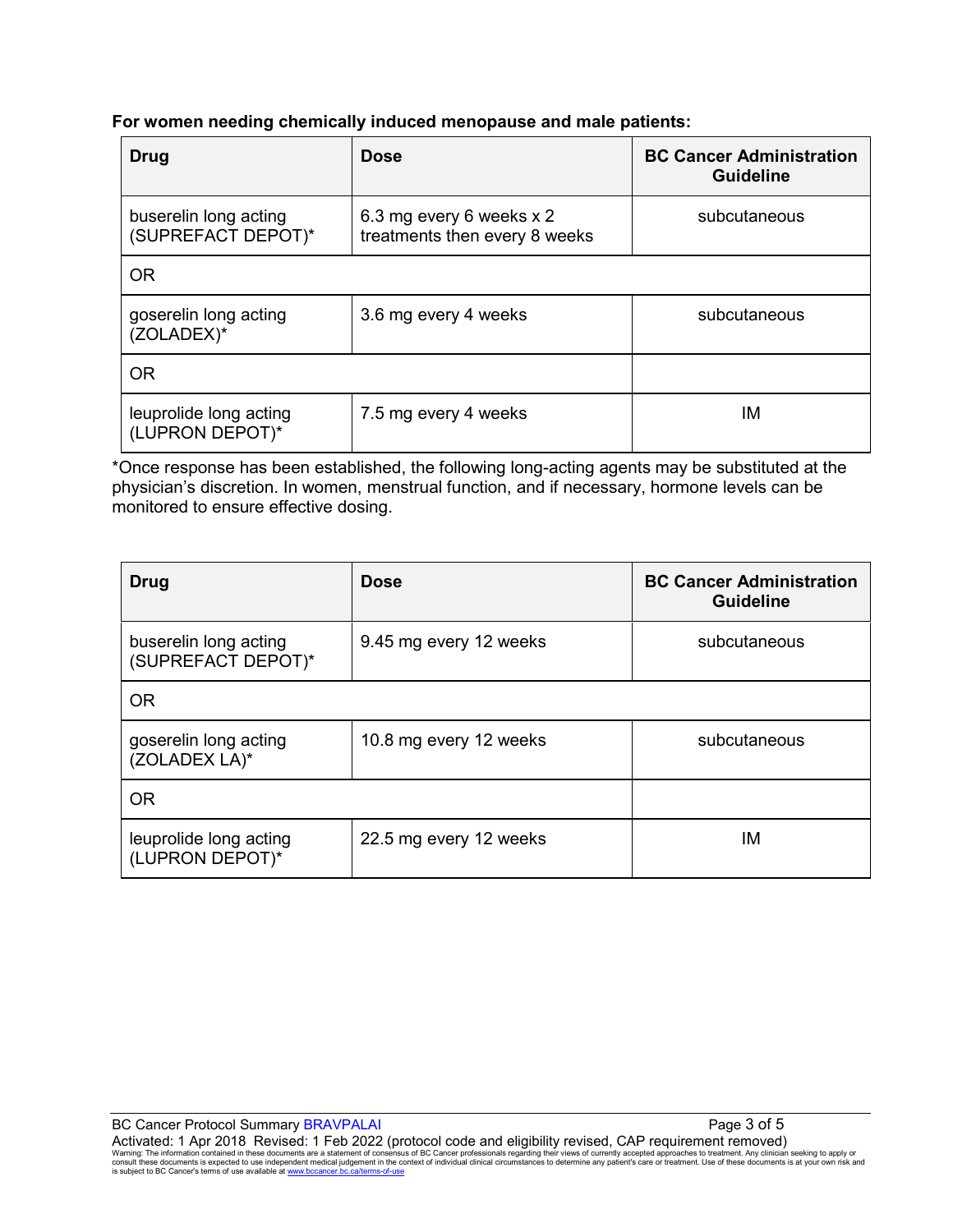# **DOSE MODIFICATIONS:**

# **Palbociclib dose level**

| Dose level               | Daily dose                                                      |
|--------------------------|-----------------------------------------------------------------|
| Starting dose            | $125 \text{ mg/d}$                                              |
| First dose reduction     | 100 mg/d (should not re-escalate to 125 mg/d)                   |
| Second dose<br>reduction | 75 mg/d* (may re-escalate to 100 mg/d at physician's discretion |

\* Discontinue if further dose reduction required below 75 mg/d

# **1. Hematological**

| Neutropenia<br>(ANC x10 <sup>9</sup> /L)                       | <b>Dose Modifications</b>                                                                                                                                                                                                                                                                                                                                                                |
|----------------------------------------------------------------|------------------------------------------------------------------------------------------------------------------------------------------------------------------------------------------------------------------------------------------------------------------------------------------------------------------------------------------------------------------------------------------|
| Grade 1 and 2 (greater<br>than or equal to 1.0)                | Continue at same dose.                                                                                                                                                                                                                                                                                                                                                                   |
|                                                                | Day 1<br>Delay. If ANC greater than or equal to $1.0 \times 10^9$ /L within 1 week,<br>resume at same dose.                                                                                                                                                                                                                                                                              |
| Grade 3<br>$(0.5$ to less than $1.0$ <sup>*</sup>              | Day 15 of cycles 1 and 2<br>Continue same dose for remainder of cycle. Check ANC on day 22;<br>If ANC on day 22 is:<br>greater than or equal to $0.5 \times 10^9$ /L: continue at same dose<br>for next cycle, when ANC greater than or equal to $1.0 \times 10^9$ /L<br>less than $0.5 \times 10^9$ /L: resume at next lower dose, when ANC<br>greater than or equal to 1.0 x $10^9$ /L |
| Grade 4 (less than 0.5)<br>OR.<br>Grade 3 plus fever<br>and/or | <u>Day 1</u><br>Delay. When ANC $\geq 1.0 \times 10^9$ /L, resume at next lower dose.<br>Day 15 of cycles 1 and 2<br>Omit remainder of cycle.                                                                                                                                                                                                                                            |
| infection                                                      | When ANC greater than or equal to 1.0 x $10^9$ /L, resume at next<br>lower dose.                                                                                                                                                                                                                                                                                                         |

BC Cancer Protocol Summary BRAVPALAI Page 4 of 5 Activated: 1 Apr 2018 Revised: 1 Feb 2022 (protocol code and eligibility revised, CAP requirement removed)<br>Warning: The information contained in these documents are a statement of consensus of BC Cancer professionals regar